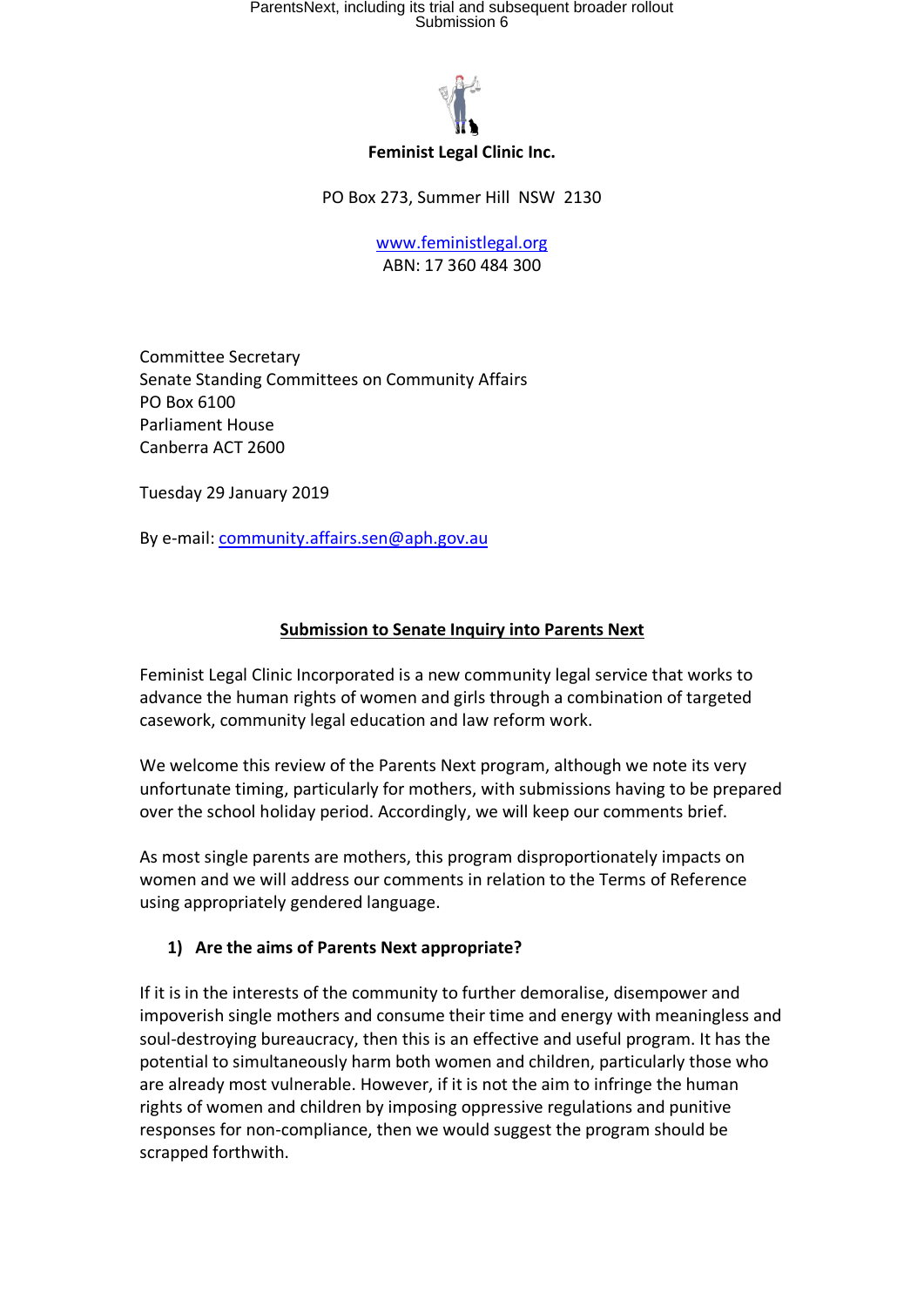$\mathcal{L}$ 

### **2) Is the design and implementation of the program appropriate?**

From all accounts this program is costly to the community and intrusive and stressful for participants. When combined with the manifest inadequacy of welfare payments, this program effectively functions as as a major disincentive for women contemplating leaving violent and abusive partners. Who would risk throwing themselves on the mercy of an equally abusive State?

If a husband dictated every aspect of a woman's parenting, even whether she attended Story Time with her child, and withheld financial support if she disregarded his wishes, we would advise her that this is controlling and coercive behaviour and a form of domestic violence. However, this program reinforces the message that women are not to have any autonomy but should be ruled by a patriarchal guardian in one form or another.

By undermining a woman's confidence in her own ability to make even the simplest decisions for herself and her children, this program guarantees the low self-esteem essential for long term unemployment.

### **3) Is the Targeted Compliance Framework appropriate?**

Penalising women for attempting to mother their children independently of a man's support has many benefits for a government keen to continue thumbing its nose at its international human rights obligations:

- i) It forces more women to remain in relationships with men who are violent and abusive;
- ii) It restricts women's access to the resources and confidence needed to re-enter the paid workforce at a level that would pose a threat to male interests;
- iii) It impoverishes and disempowers women and consumes their energy so that they have no time to consider engaging in the political activism needed to challenge the patriarchal state;
- iv) It creates difficult and stressful circumstances in which to raise children, helping ensure sub-optimal outcomes that can be used to condemn single motherhood and preserve the patriarchal status quo.
- v) It reinforces a view that raising children does not constitute real work and women must be quickly herded into the paid workforce to earn their keep.

As such this program is damaging and insulting not only to single mothers in receipt of welfare benefits, but all women as well as the children who are not regarded as worthy of prioritisation. According to Article 23 of the Declaration of Human Rights: "everyone who works has the right to just and favourable remuneration". However, clearly "work" is still not regarded as encompassing the invisible but essential domestic and care work carried out by women around the globe.